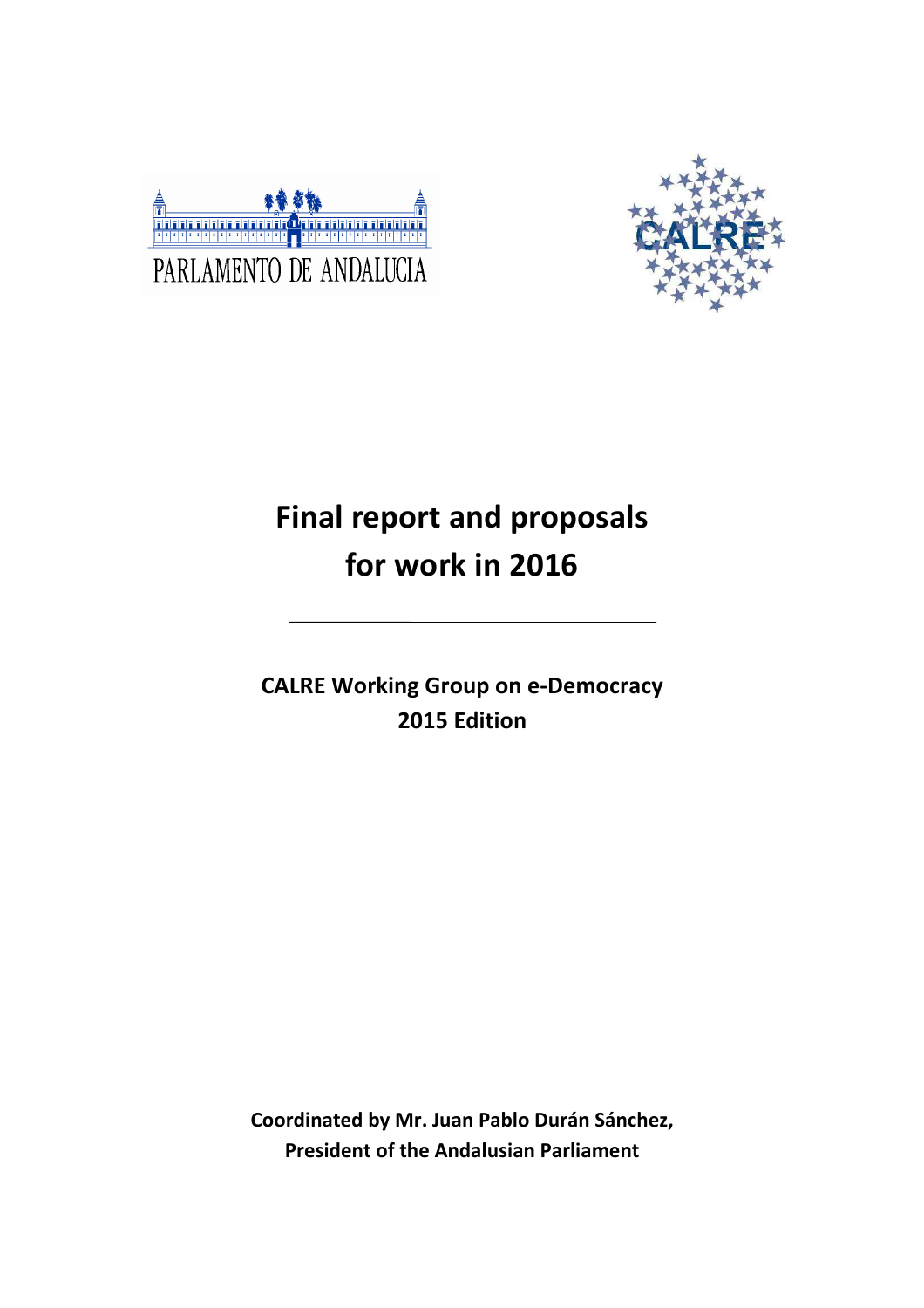$\begin{picture}(180,10) \put(0,0){\line(1,0){100}} \put(0,0){\line(1,0){100}} \put(0,0){\line(1,0){100}} \put(0,0){\line(1,0){100}} \put(0,0){\line(1,0){100}} \put(0,0){\line(1,0){100}} \put(0,0){\line(1,0){100}} \put(0,0){\line(1,0){100}} \put(0,0){\line(1,0){100}} \put(0,0){\line(1,0){100}} \put(0,0){\line(1,0){100}} \put(0,0){\line($ PARLAMENTO DE ANDALICIA



This year marks the third edition of the Working Group on e-Democracy of the European Regional Legislative Assemblies (CALRE), coordinated by the Andalusian Parliament.

The Presidency of the Andalusian Parliament would like, first, to acknowledge the trust that the CALRE Presidency and the assemblies and parliaments of this body have placed in the coordination of this Working Group which, in its 2015 edition, consists of eighteen regional parliaments and assemblies from six European countries: Styria (Austria), Salzburg (Austria), Vlaans (Belgium), Walloon Region (Belgium), Wallonia-Brussels (Belgium), Andalusia (Spain), Parliament of the Principality of Asturias (Spain), the Canary Islands (Spain), Extremadura (Spain), Galicia (Spain), Murcia (Spain), Åland Islands (Finland), Abruzzo (Italy), Lombardy (Italy), Molise (Italy), Piedmont (Italy), Umbria (Italy) and the Azores (Portugal).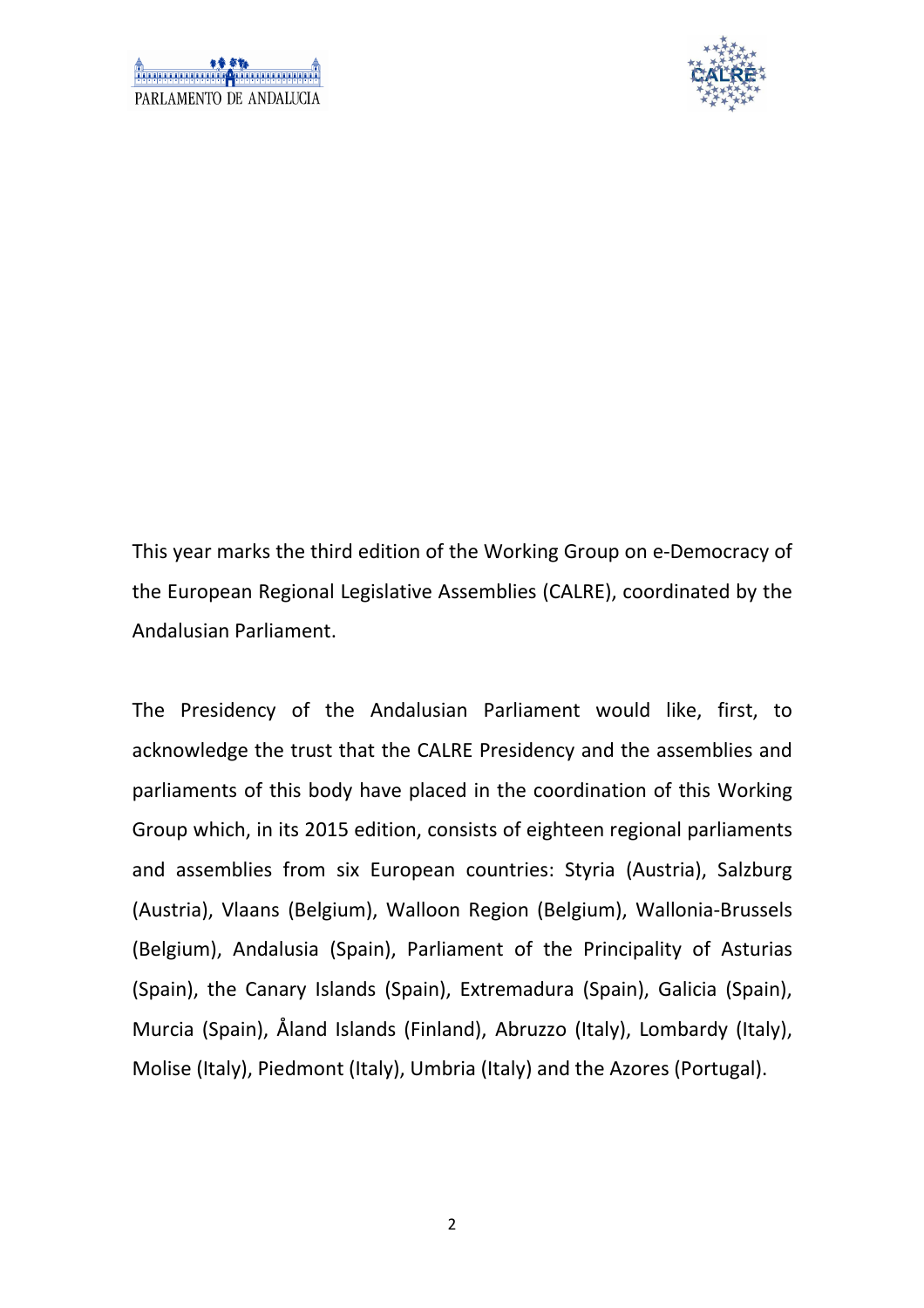

Likewise, the Presidency of the Andalusian Parliament would like to extend its gratitude to the 26 parliaments and assemblies which, this year, have collaborated with the WG on e-Democracy by completing the questionnaires for two reports on "*Good Practice and Innovative Projects on e-Democracy in European Regional Legislative Assemblies"* and *"Analysis of the implementation of the Principles of Pubic Transparency in European Regional Legislative Assemblies*".

These are the assemblies of Abruzzo (Italy), Andalusia (Spain), Parliament of the Principality of Asturias (Spain), the Azores (Portugal), Calabria (Italy), the Canary Islands (Spain), Cantabria (Spain), Extremadura (Spain), Friuli Venezia Giulia (Italy), Lombardy (Italy), Madrid (Spain), Molise (Italy), Upper Austria (Austria), the Basque Country (Spain), Piedmont (Italy), Parliament of the German-speaking community (Belgium), Emilia-Romagna (Italy), La Rioja (Spain), Saxony (Germany), Salzburg (Austria), Schleswig Holstein (Germany), Styria (Austria), Tuscany (Italy), Voralberg (Austria), Walloon Region (Belgium) and Wallonia-Brussels (Belgium).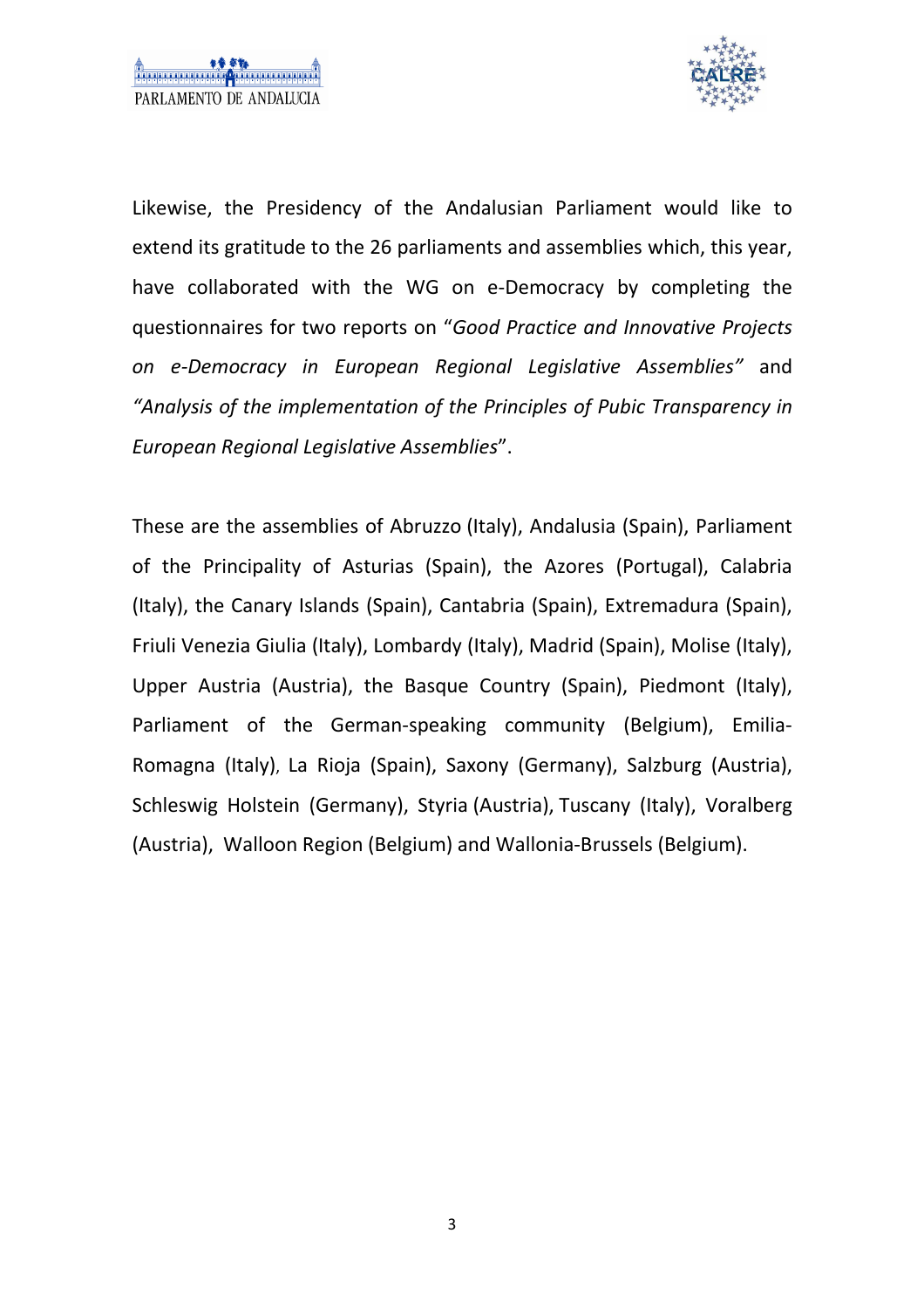PARLAMENTO DE ANDALUCIA



#### **Context**

In the early  $21^{st}$  century, public institutions in general and regional institutions in particular are undergoing a deep transformation in the field of management and governance due to continuous innovation in Information and Communication Technologies (ICTs).

This means not only the implementation and development of new management models, but also a new relationship with the citizens. This represents a leap from the traditional model of the representative Democracy towards an open Democracy, favouring both the direct participation of the citizens in the institutions, and Active Listening between representatives and the represented, as ICTs have eliminated space and time barriers.

However, in parallel to the development of the means that allow for fluid, two-way communication between the representatives and the represented, currently, the regional assemblies and parliaments are experiencing increasing alienation and mistrust from the citizens towards the institutions.

On the one hand, the citizens demand more active participation in their institutions and in the legislative processes, while on the other, they

4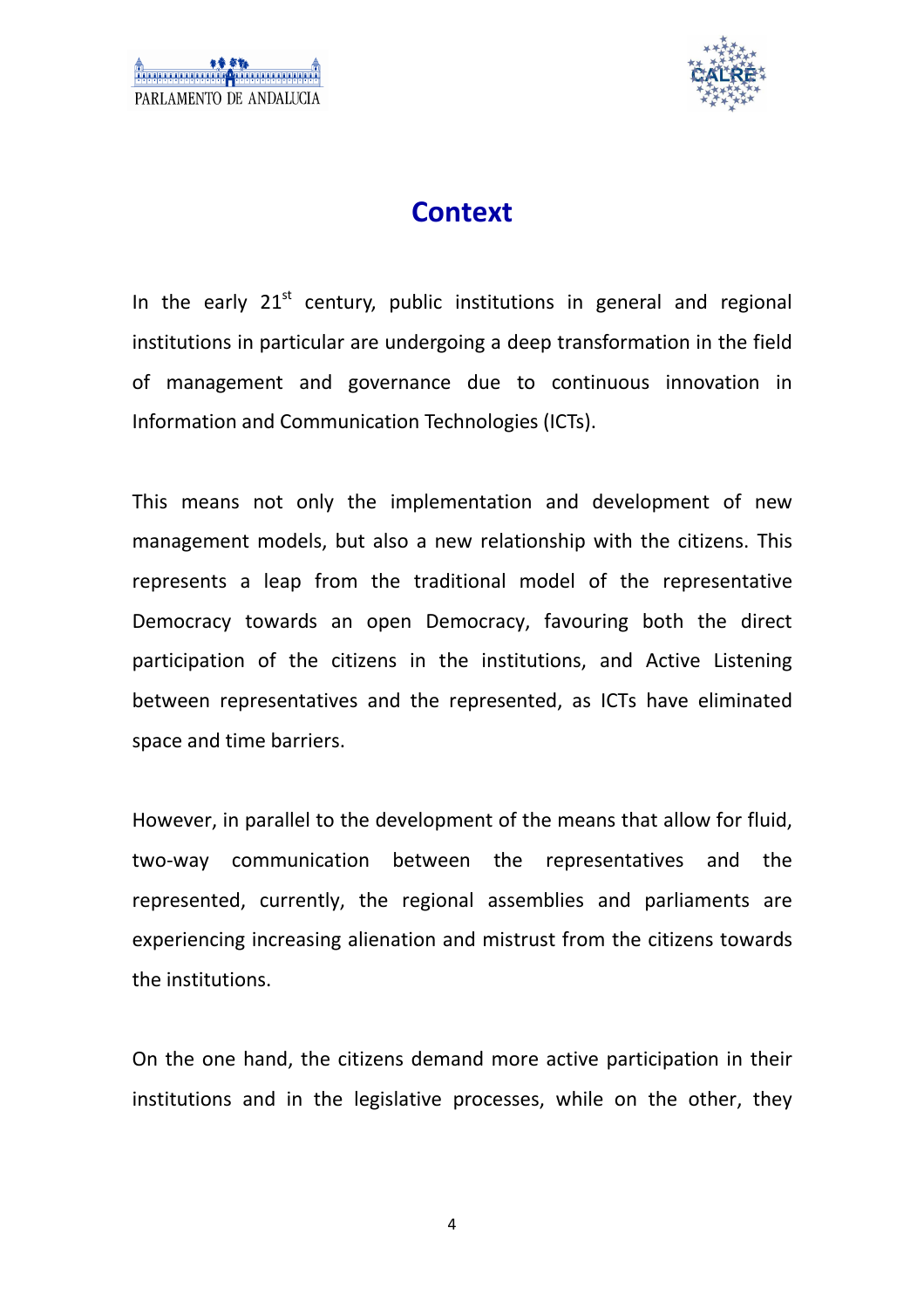

criticise the lack of response and/or interest of the institutions in meeting their demands and involving them in the decision-making processes.

In this context, e-Democracy, also called Digital Democracy, appears as an ally of the institutions since it offers a unique opportunity, by using the ICTs, to publicise the work they do and promote the citizens' participation in democratic processes through the different phases of e-Information, e-Consultation, e-Participation and e-Voting.

Along the same lines, the implementation within the assemblies and parliaments of the principles of Public Transparency, accompanied by the processes of *e-Information* and *e-Consultation*, is the best response to the alienation of the citizens and the first step to regaining their trust in the institutions.

Thus, e-Democracy and Public Transparency are two elements inherent to the  $21<sup>st</sup>$ -century democracy and a cornerstone of institutional and parliamentary activity.

#### **Activity report**

Under these premises, the Working Group on e-Democracy is holding its third edition, focused on the analysis and monitoring of the implementation of the principles of e-Democracy and Public Transparency in CALRE assemblies, and on the compilation of good practices in this field.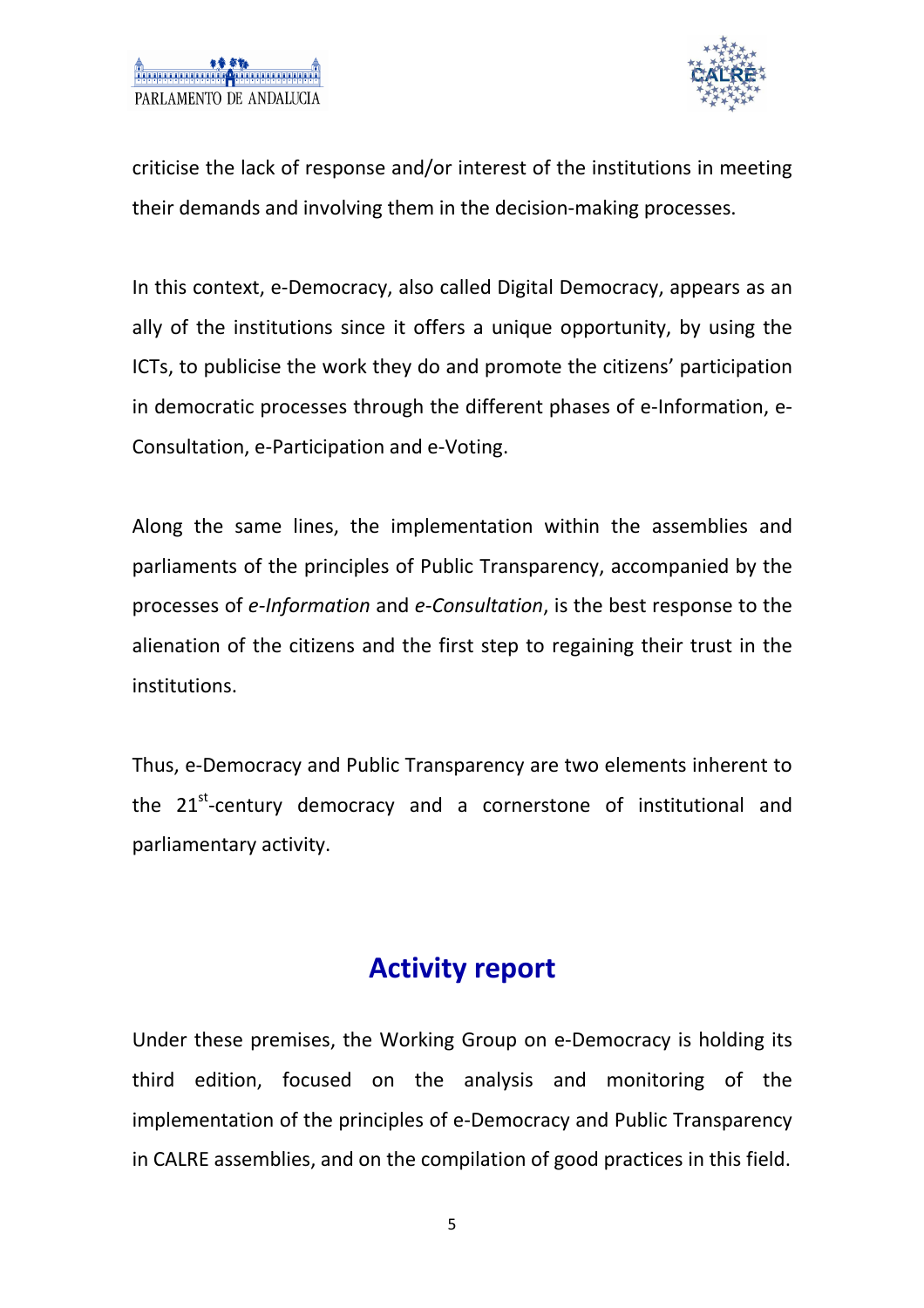

In 2015, the Working group on e-Democracy has gone a step further in its analysis by completing the usual report on "*Good Practice and Innovative Projects on e-Democracy in European Regional Legislative Assemblies"* (to be added to the 2013 and 2014 editions), with an individual study entitled "*Analysis of the implementation of the Principles of Pubic Transparency in European Regional Legislative Assemblies*", to tackle the important issue of Public Transparency in our society.

The presentation of both studies, available on the CALRE website (www.calrenet.eu), complies with the lines of action included in the Work Programme of the Group on e-Democracy and with the objectives set up at the beginning of this year. That is, to encourage the transparency and accountability of the European regional assemblies applying the principles of access to public information and active publicity; to implement e-Democracy tools in the European regional assemblies, to share the proposals and projects for good e-Democracy practices as a means to progress towards a more participative, collaborative democracy that meets the demands and interests of the citizens and, from the experiences and conclusions contained in those reports, to evaluate the implementation, development and management of e-Democracy and Transparency tools by European regional parliaments.

The analysis of the Working Group on e-Democracy was competed with a meeting held at the Andalusian Parliament (Seville, Spain) on 5 and 6

6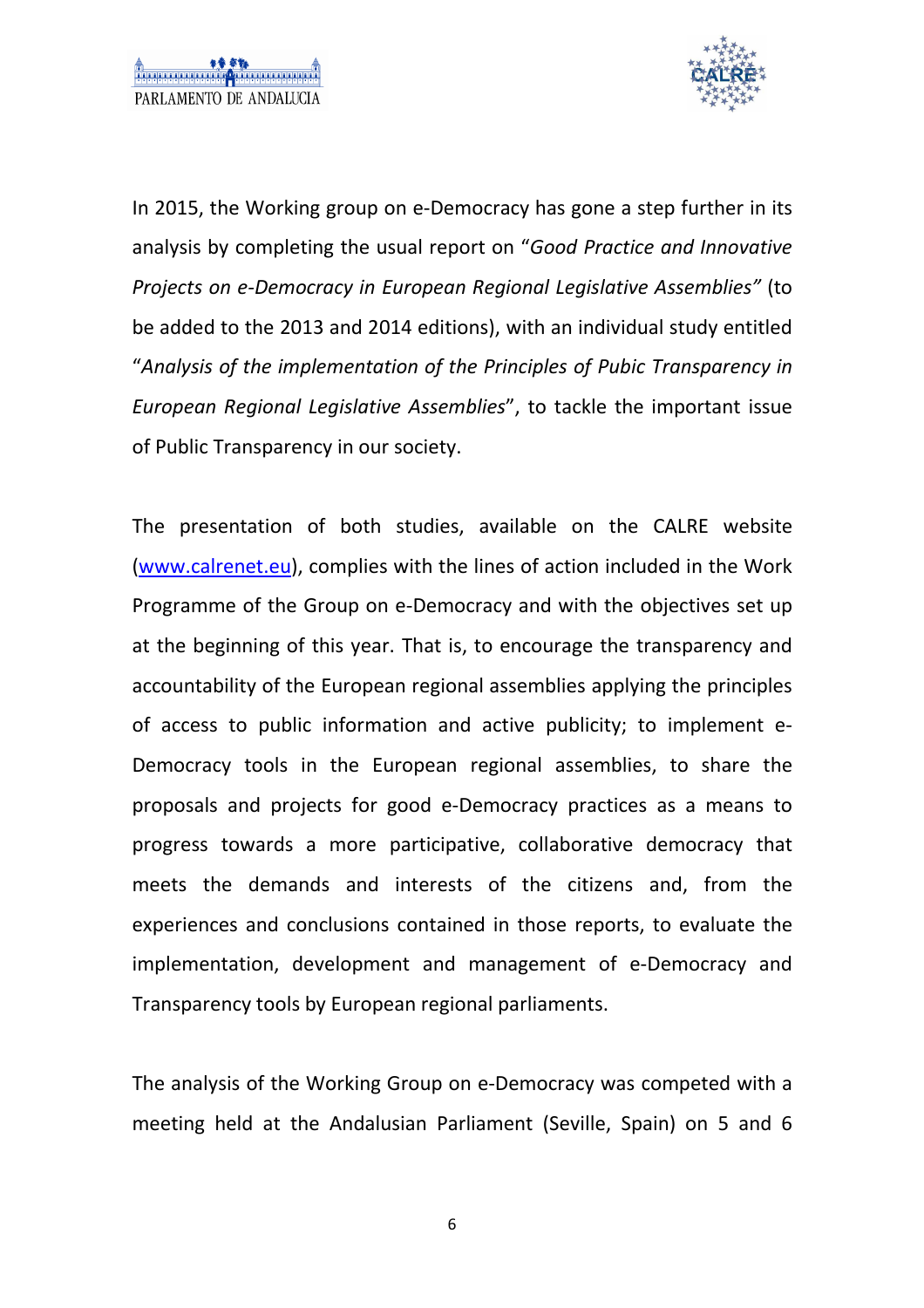

October this year, with the attendance of the experts Mr. César Calderón, a specialist in Open Government, Transparency, Participation and Communication, and the European Foundation for the Information Society. During the meeting, models of good e-Democracy and Transparency practices were presented by the parliaments of Salzburg (Austria) and the Parliament of Cantabria. Two studies on e-Democracy and Transparency were also presented.

### **Conclusions**

From the studies made and experiences shared, the Working Group on e-Democracy presents the following conclusions:

- 1. The CALRE parliaments and assemblies maintain their commitment to and positive progress towards the implementation and development of the different phases of e-Democracy (e-Information, e-Consultation, e-Participation and e-Voting).
- 2. Specifically, the indicators show significant progress in the development of the phases of e-Information and, particularly, of e-Consultation. However, the implementation of the e-Participation phase is uneven and the implementation of e-Voting is almost negligible, possibly due to the great diversity of legal scenarios in this area.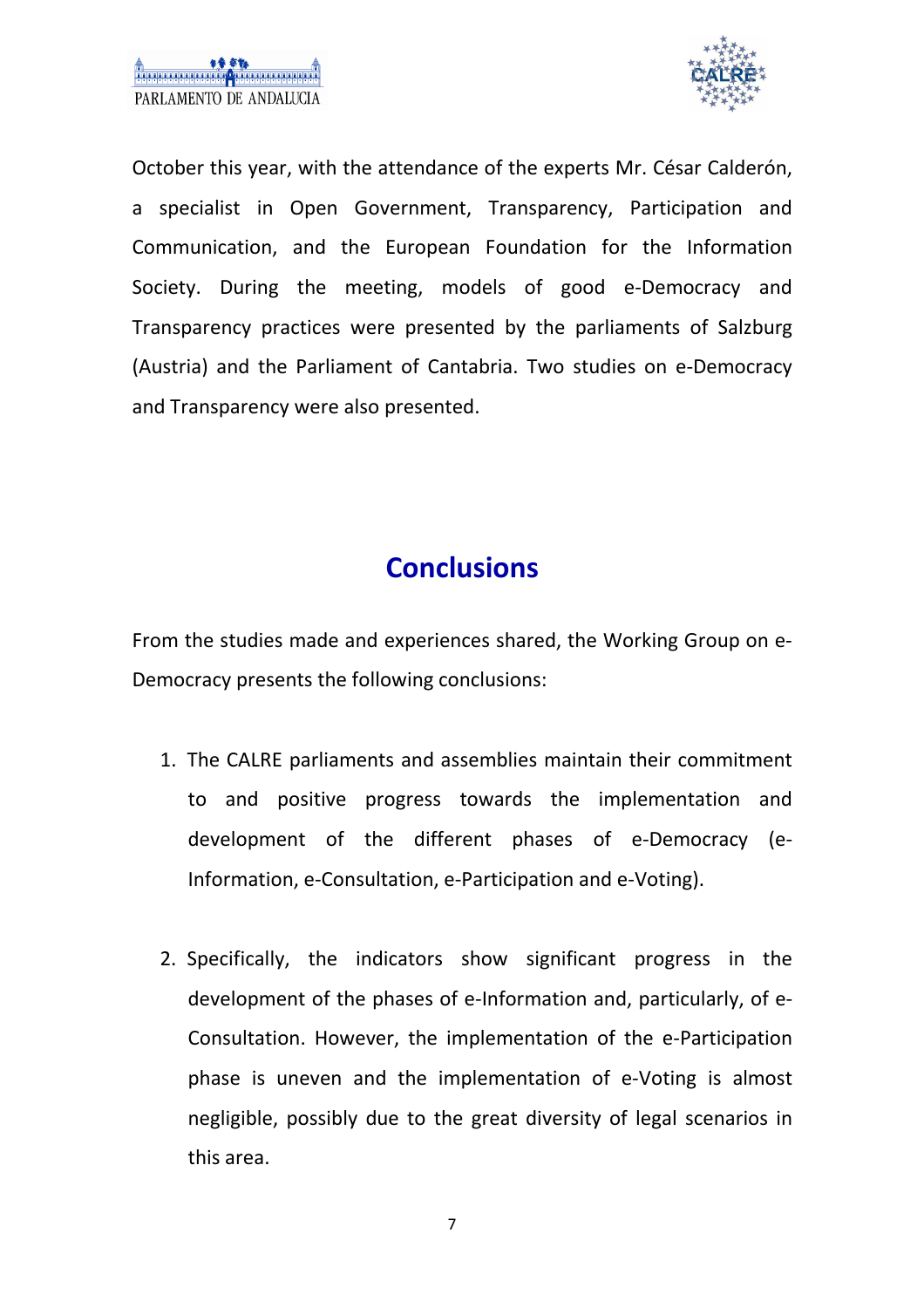

- 3. The development, year after year, of new initiatives and innovative projects in the field of e-Democracy has made the parliaments and assemblies willing to create open, receptive, participatory institutions.
- 4. The CALRE parliaments and assemblies show a high level of commitment to Public Transparency, which develops in parallel to the approval and application of the regulations and legislation on Transparency in the different regions and countries.
- 5. It should be underlined that 80 percent of the assemblies have a specific space on Public Transparency on their websites, which meet most of the indicators recommended by Transparency International in the field of Active Publicity. Furthermore, 75 percent of the assemblies have put in place the necessary mechanisms for citizens to request information from the institutions, thus completing the process of Public Transparency.
- 6. The reports on e-Democracy and Transparency show that the institutions have integrated these principles into their daily activity by their own conviction, well aware that this is the correct path to follow and that Participation and Transparency are synonymous with 21<sup>st</sup> century Democracy.
- 7. In this respect, as an additional point, the Working Group on e-Democracy highly appreciates the initiative of the CALRE Presidency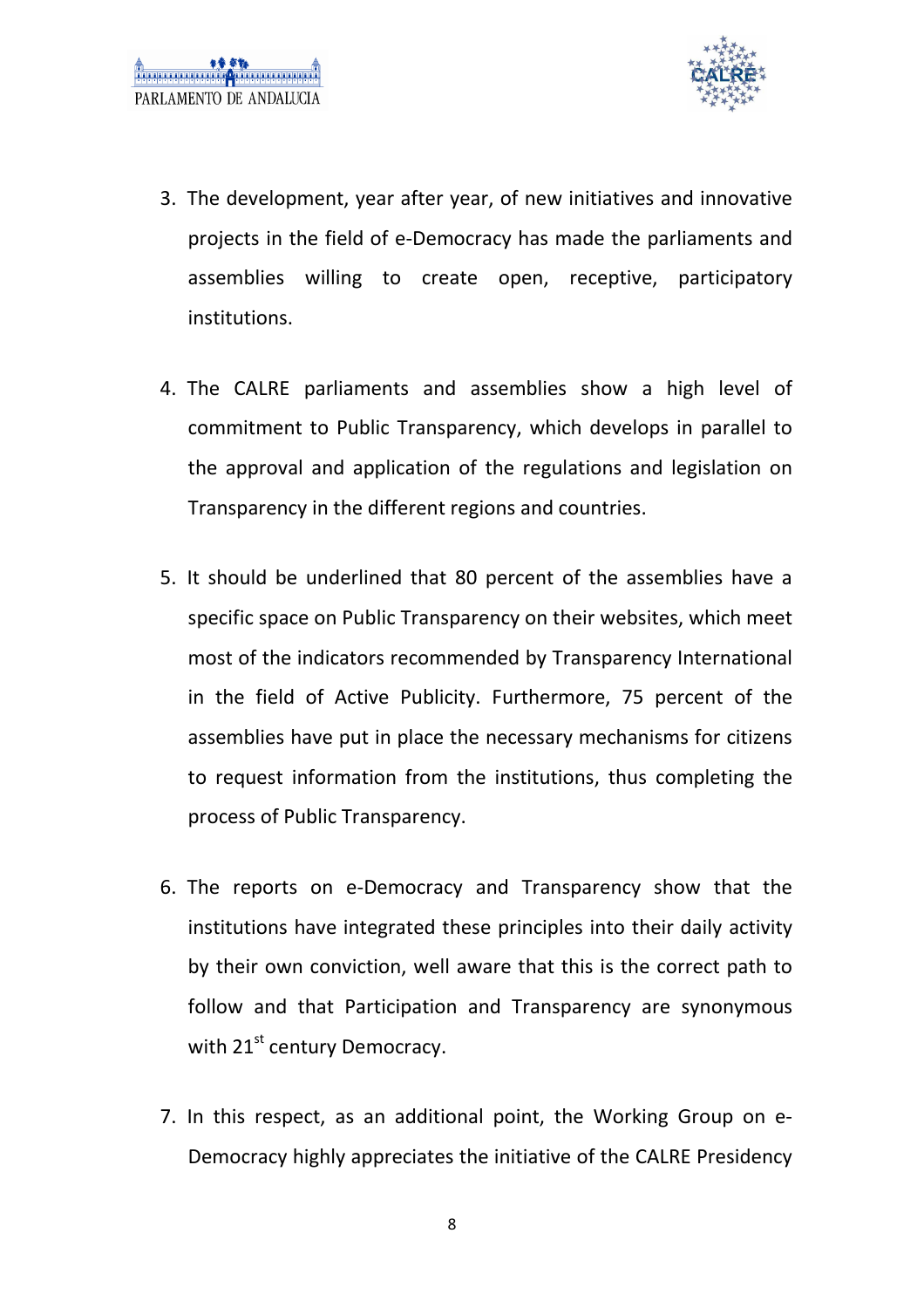

in 2015, which has committed itself to a new design for the CALRE website and a greater presence on the Social Networks, thus complying with some of the most recognisable premises of Digital Democracy in the phases of e-Information, e-Consultation and e-Participation.

# **Recommendations**

From the analysis carried out, the Working Group on e-Democracy makes the following recommendations, aimed at maintaining optimal development of the principles of e-Democracy and Transparency:

- a) Information and Communication Technologies are in a continuous process of innovation and transformation. For this reason, it is recommended that the assemblies and parliaments systematically update the means and mechanisms used to implement the different phases of e-Democracy.
- b) To further analyse the real demand from the citizens as regards the implementation of *e-Voting*, as its use in the CALRE assemblies is negligible and is hampered by current legislation. It would be recommendable to further analyse and study the techniques and procedures of e-Voting to ensure that votes are cast under optimal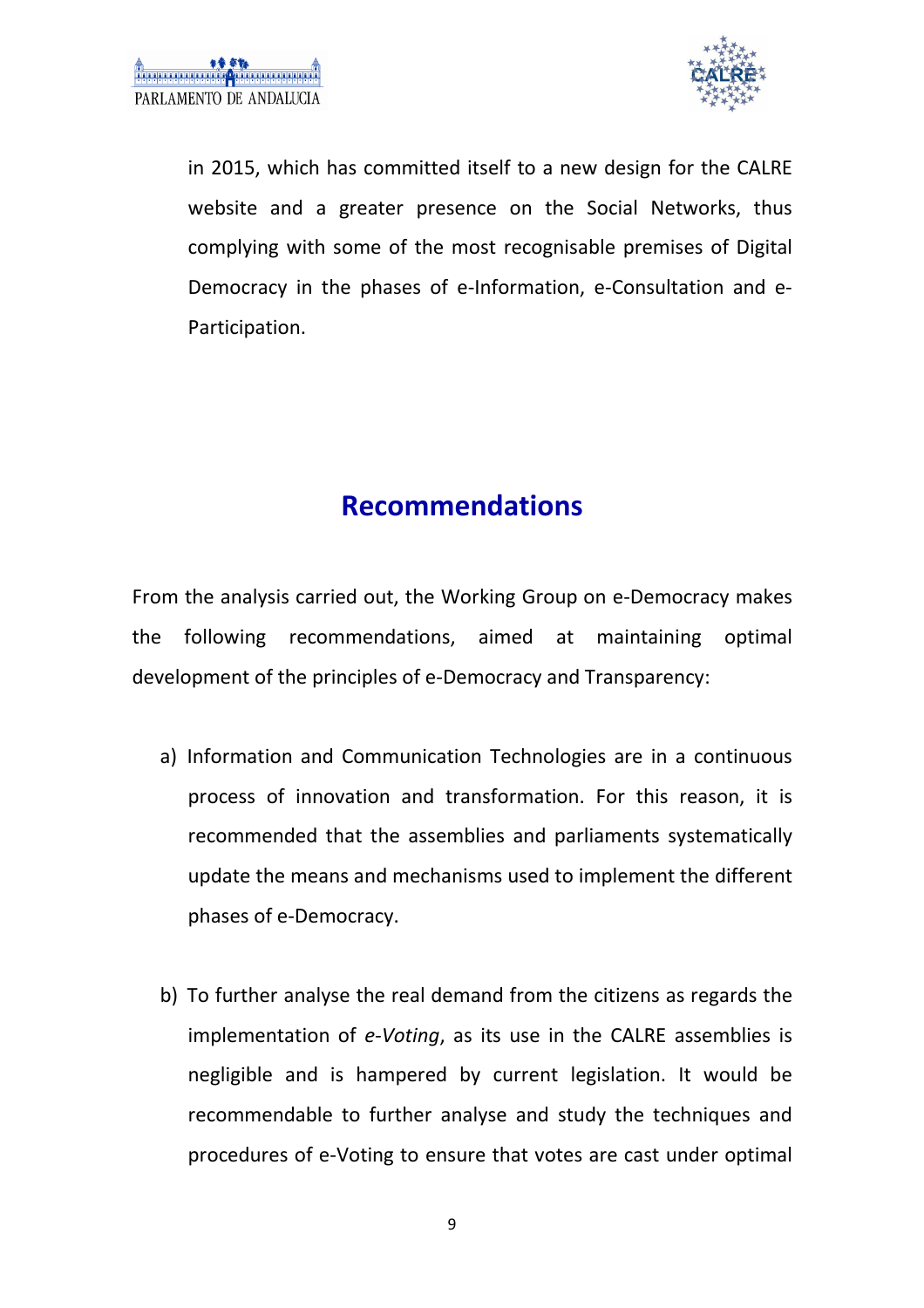

conditions and that voting is not contaminated within the electoral process through technological means.

- c) It is recommended that mechanisms for citizen participation in parliamentary procedures be improved by providing online means for the management of the Popular Legislative Initiatives (PLIs) and citizens' questions at plenary sessions, taking into account the regional regulations and internal rules of each Parliament.
- d) It is recommended that the principle of Active Listening be applied in order to adapt the management of the contents and processes of e-Democracy to the real demand of the citizens and thereby make the work of the assemblies and parliaments more effective and to be perceived as closer to the citizens.
- e) It is recommended to encourage direct communication with citizens, Active Listening and participation through effective and intensive use of email, segmenting its contents by creating thematic mailing lists to facilitate citizens to receive only the information that interest them and not the wide and overwhelming information that would create a parliament. Coherently, it is recommended a greater use of syndication between the public more related to the legislative assemblies..
- f) To further analyse the suitability and appropriateness of creating an inter-parliamentary network for document exchange and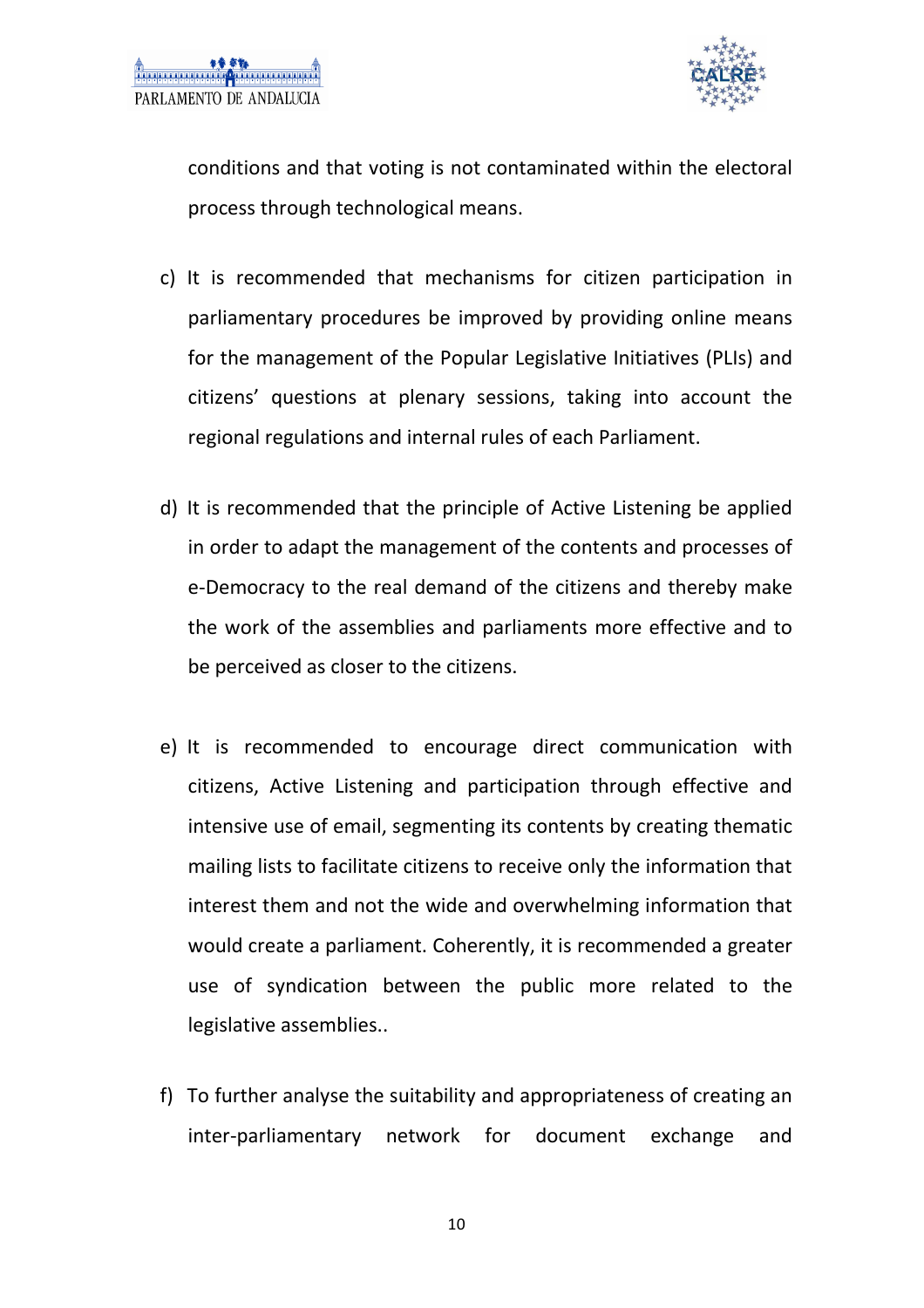

professional collaboration between the CALRE parliaments and assemblies to offer mutual advice on the implementation of e-Democracy and Public Transparency.

# **Proposals for 2016**

As regards the lines of action for 2016, the Working Group on e-Democracy proposes the following:

- $\rightarrow$  To monitor the implementation of good e-Democracy and Public Transparency practices while maintaining the analysis pattern established in the 2013, 2014 and 2015 editions so as to complete a qualitative and quantitative evaluation of progress.
- $\rightarrow$  To evaluate the convenience of discussing, in collaboration with the Universities, also through the analysis of the data, the impact of the processes of e-Democracy and Public Transparency on the citizens in order to receive feedback that would help to improve the processes currently underway in the parliaments and assemblies.